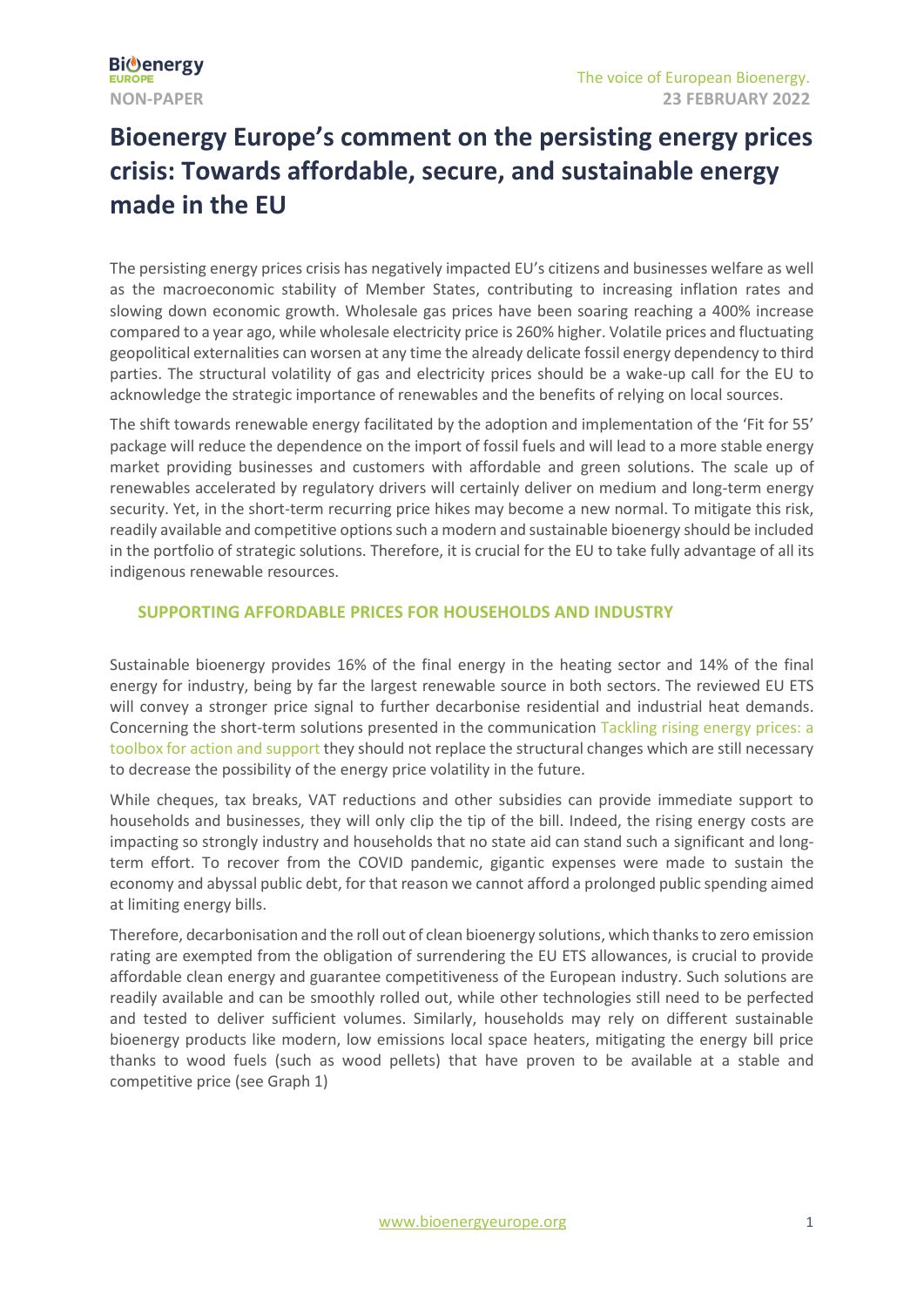#### **ENERGY BEYOND ELECTRICITY: EU SOLUTIONS REQUIRE A MORE HOLISTIC APPROACH**

Lately, in strategic EU documents on the topic of decarbonisation, the energy transition is often associated with the roll out of renewable electricity solutions (like PVs and wind turbines). Despite being a fundamental piece to achieve carbon neutrality, only considering renewable electricity will be short sighted. The energy system is much more than the electricity grid, and electrification will be one of the solutions supporting deep decarbonisation of the economy. However, increasingly electrifying the end use and transport will pose challenges on system adequacy and infrastructure capacity. In fact, adding demand on the market with heat pumps, electric mobility and hydrogen from electrolysis will add even more pressure on the market. As the most expensive producers of electricity in the merit order of the market sets a price (which currently is natural gas capacities), the welfare effect of the system relying on increasing electrification in times of price crisis might be counterproductive. For this reason, mitigating the risks with a portfolio of diverse solutions can better deliver on the objective through one single vector.

Biomass can directly alleviate the impact on the energy bill of vulnerable consumers as it replaces expensive fuels for energy production. Abundant production of renewable electricity will surely have a positive influence too, however this solution will be available in the medium and long term. Offering more electricity on the grid might indeed reduce the price, providing the offer/demand for electricity remains favourable. A biomass local space heater can heat one or two rooms in a house, allowing to turn off the main oil/gas boiler earlier in spring and to switch it on later in autumn. On top of this, during the winter season, the fossil boiler can run at lower output. Biomass can also be bought regularly in small quantities, which is not the case for oil (companies need a minimum quantity to deliver by truck). A 15 kg bag of pellets costs about 5 EUR only and helps vulnerable consumers to manage their cash flow. Such solutions are crucial to support consumers while the price of energy commodities is peaking.

#### **WHY BIOMASS IS A KEY PART OF THE SOLUTION – NUMERICAL COMPARISON**

Recently also biomass prices are experiencing an increase, even though with a much lower percentage increase compared to other energy sources. This growth is a side effect of the gas and electricity prices, generating a higher demand for biomass. Nevertheless, biomass is not the origin of the volatility. On the contrary, without it the volatility of gas and electricity would even be higher. Biomass acts as a buffer minimizing the price spike.